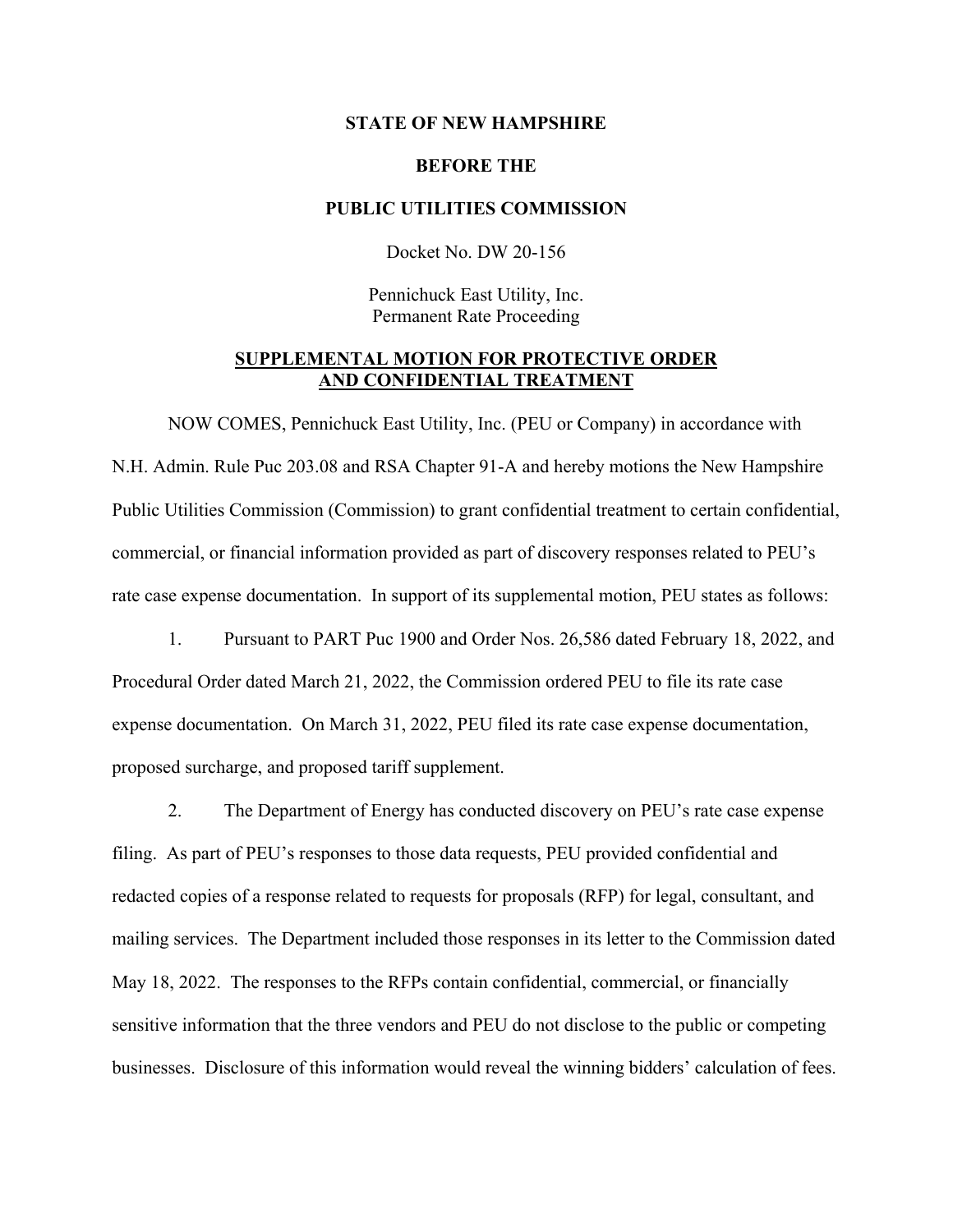Disclosure of the information would result in competitive harm to the vendors. Disclosure of this information would cause competitive harm because it would allow the public and other vendors of similar services to determine the billing rates and fee structure of the winning bidder.

3. Pursuant to N.H. Code Admin. Rule Puc 201.04, the confidential information in the confidential version of the rate case expense documentation has been grey-shaded and "confidential" appears at the top of the affected pages. In the public version, the confidential information has been blacked-out and "redacted" appears at the top of the affected pages. The affected material occurs on attachments to the Department of Energy's data request 4-1, specifically, Attachment DOE 4-1(c). This data response contains rates for legal services, mailing services, and cost of service consulting services.

4. PEU seeks protection of the above information under RSA 91-A:5. RSA 91-A:5, IV has been interpreted as requiring analysis of both whether the information sought is "confidential, commercial, or financial information," and whether disclosure would constitute an invasion of privacy. See, RSA 91-A:5, IV and *Union Leader Corp. v. New Hampshire Housing Financing Authority*, 142 N.H. 540, 552 (1997) citing *Perras v. Clements*, 127 N.H. 603, 605 (1986). An invasion of privacy analysis, in turn, requires an evaluation of three factors: (1) whether there is a privacy interest at stake that would be invaded by disclosure; (2) whether there is a public interest in disclosure; and (3) a balance of the public's interest in disclosure and the interests in non-disclosure. *Lamy v. N.H. Pub. Util. Comm'n*, 152 N.H. 106, 113 (2005). The Commission has stated that disclosure should inform the public of the conduct and activities of its government; if the information does not serve that purpose, disclosure is not warranted. *Electric Distribution Utilities*, Order No. 25,811 (September 9, 2015) at 5. If both of these steps are met, the Commission balances the privacy interest with the public interest to determine if

2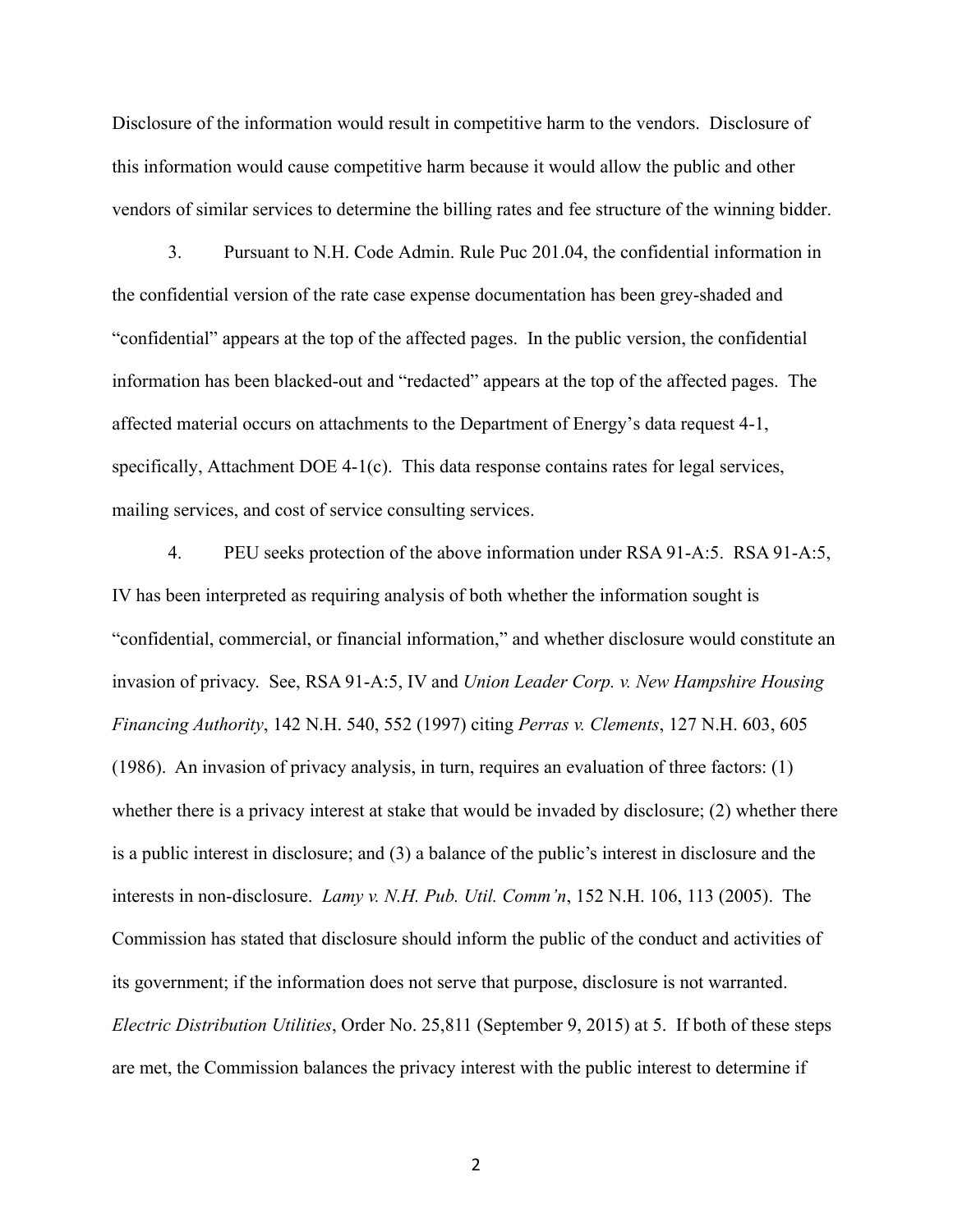disclosure is appropriate. *Public Service Company of New Hampshire*, Order 25,167 (November 9, 2010) at 3-4.

5. The Commission has previously balanced the interest a utility and its service providers have in the confidentiality of legal fees against the public's interest in the disclosure of such information and has determined that the former interest outweighed the latter and that the exemption under RSA 91-A:5, IV applies to information concerning how much law firms charge utilities for legal services. See, e.g., *EnergyNorth Natural Gas, Inc. d/b/a National Grid NH*, DG 08-009, Order No. 25,064 at 11-12 (January 15, 2010). *Unitil Energy Systems, Inc.*, DE 07-035, Order No. 24,746 at 10 (Apri1 30, 2007) (The Commission stated that disclosure of information concerning legal billing rates of attorneys could "detrimentally impact" the competitive position of those attorneys in future negotiations. *Id.* at 9). *Unitil Energy Systems, Inc,* DE 05-178, Order No. 24,742 at 3-5 (April 13, 2007). PEU requests the Commission make a similar balance finding in favor of protecting PEU's legal vendor's derivation of its legal fees.

6. Additionally, while the public has an interest in rate case expenses, that interest is diminished as to the confidential information in that the total amount paid by PEU for legal, mailing, and consulting services has been disclosed, along with the remainder of its rate case expenses. Therefore, if the Commission protects from public disclosure the specific hourly rates and fee structure of PEU's attorneys, mailing vendor, and cost of service consultant, the public will still have access to the totals of these expenses. Full disclosure of the fees will be provided to the Commission, Department of Energy Staff, and the Office of the Consumer Advocate, where the details of the rate case expenses will be subject to investigation and scrutiny. This scrutiny will give the public confidence that the detailed confidential information has been

3